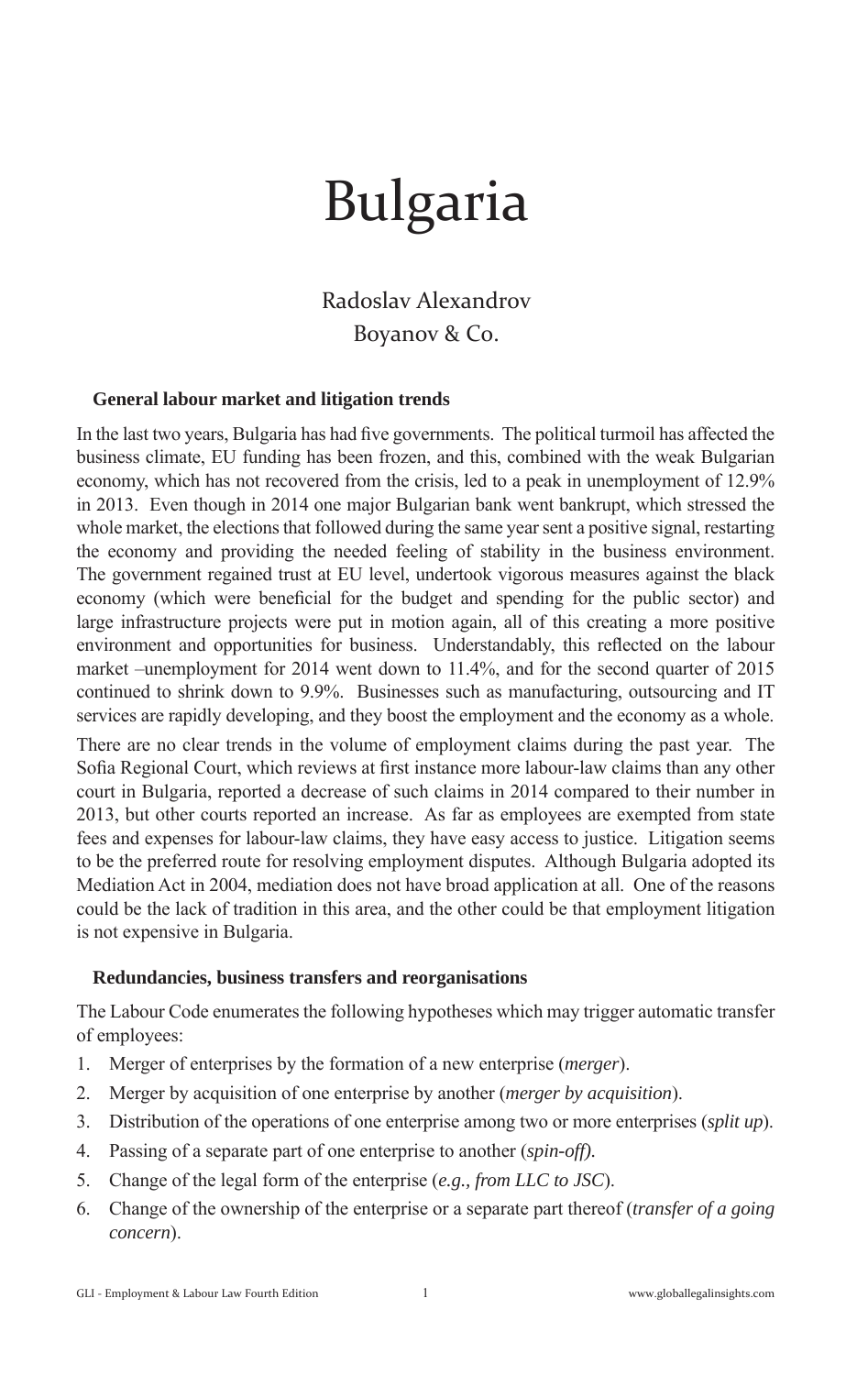- 7. Assignment or transfer of business from one enterprise to another, including transfer of tangible assets (*transfer of business*).
- 8. Rent, lease, or concession of the enterprise or of a separate part thereof.

In addition to business transfers and reorganisations, the above hypotheses may result from legislative changes, specifically regarding public bodies, e.g., dividing of an agency.

In its interpretative decision from 2011, the Supreme Cassation Court seems to take the view that the Labour Code exhaustively enumerates the cases which trigger automatic transfer of employees, i.e., there would be such transfer only if the transaction could qualify under any of above cases.

The application of the hypotheses under points 1-5 and point 8 above generally do not raise difficulties, as the legal figures which they refer to are well known and regulated by the laws (e.g., the Commerce Act, the Farming Lease Act, the Obligations and Contracts Act, the Concessions Act).

The wording of the hypothesis under point 6 above is not quite clear, but the Supreme Cassation Court finds that it applies to a transfer of a going concern or a part thereof. These are transactions specifically regulated by the Commerce Act, where the going concern is defined as an "aggregate of rights, obligations, and factual relations".

Point 7 above seems to cover all other types of business transfers which are not covered by the other hypotheses. In the absence of any legal definition for a "transfer of business", the concept of Directive 2001/23/EC should apply "*a transfer of an economic entity which retains its identity, meaning an organized grouping of resources which has the objective of pursuing an economic activity, whether or not that activity is central or ancillary*". The reference to tangible assets in the law is somewhat confusing, but it should be accepted that a business transfer could be present even without transfer of tangible assets (e.g., if tangible assets are not important for the transferred business).

Automatic transfer of employees triggers obligations for the information and consultation procedure for both the transferor and the transferee, regardless of the number of their employees. At least two months before the transfer, they have to provide to (1) their trade unions and  $(2)$  their employees' representatives under Art. 7, Para 2 of the Labour Code<sup>1</sup> the following information:

- the envisaged transfer and its planned date;
- the reasons for the transfer*;*
- any possible legal, economic and social consequences for the employees due to the transfer; and
- envisaged measures in respect to employees.

If there are no trade unions or employees' representatives at the employer, the information must be delivered to the "respective employees" – the transferring ones, as well as any other employee who will be affected by the transfer. There is no requirement as regards the form of this communication, but as a rule it is made in writing.

If there are any "envisaged measures" (*this is any measure which would signifi cantly affect the employment status of the employee, e.g., possible redundancy, change of the organisation of work, professional training, etc.)*, then the employer must carry out a consultation with the trade union and employees' representatives (or with the respective employees, as the case may be). This consultation is an exchange of views and opinions regarding the measures, with the aim of finding a mutually beneficial solution. However, the employer is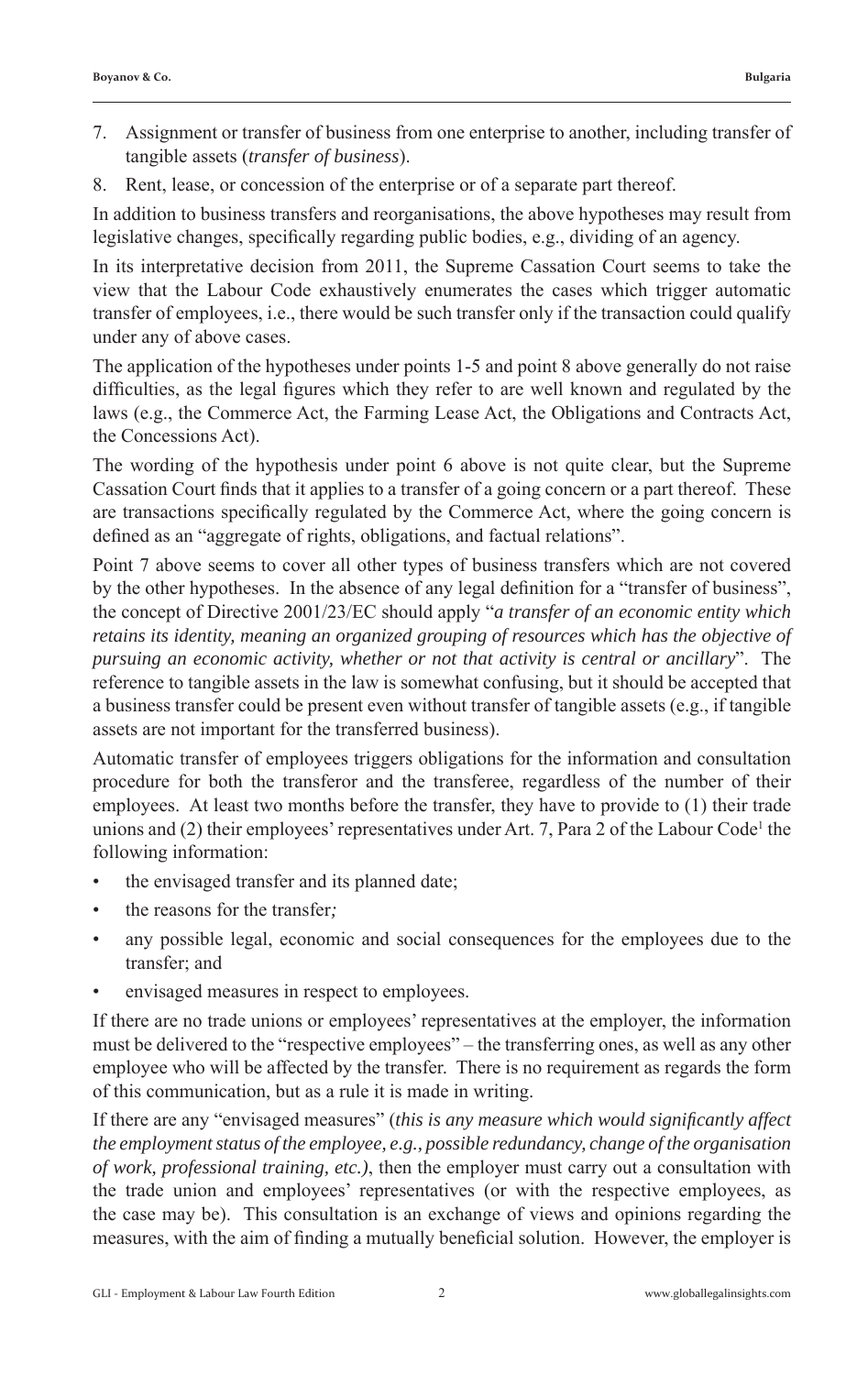not obliged to reach an agreement with them, and they cannot veto or impede the transfer. Even the lack of an information and consultation procedure would not affect the validity of the transfer − the legal consequences (putting aside the ones for the employer's reputation) would be that that the labour law authorities may impose penalties of up to  $\epsilon$ 2,500 on the employer and up to  $\epsilon$ 500 on the accountable official (commonly, the manager).

As the individual employment contract passes on to the new employer "as is", the latter is bound by it. In addition, the collective labour agreement (CLA) with the transferor continues to apply after the transfer, until a new collective agreement is concluded with the transferee, but not later than one year after the transfer. The general rule is that the new employer is to be bound by the contractual undertakings with the transferring employees. Its powers to amend the contractual arrangements are quite limited, as the general rule is that the employment contract may be amended only by the consent of the parties. It is common sense that the new employer may amend the line of reporting, or reorganise the department after the transfer, etc. However, it cannot unilaterally change the position of the employee or his/her core functions under the job description.

The new employer is not bound by any of these undertakings that do not have contractual nature. For example, if the employee was granted certain benefits under a programme implemented by the transferor (and there is no contractual obligation for such benefit), the transferee is not obliged to continue providing such benefits.

The transfer itself cannot be a ground for redundancies. However, redundancies are possible as a consequence of the transfer. This would be the case when, for example, the transferor needs to cut staff because of the new scale of its enterprise. Save the need for consultation in case such redundancies are envisaged before the transfer (see above), such dismissals would be regulated by the general rules.

#### **Business protection and restrictive covenants**

The employees have the general obligation to perform their duties in good faith, not to abuse the employer's trust, to refrain from dissemination of information which is confidential for the employer, and to protect employer's reputation. Any failure to comply with these requirements is a disciplinary breach, punishable by a disciplinary sanction of up to disciplinary dismissal (in addition to any monetary, administrative or criminal liability of the employee).

Usually, employers include confidentiality clauses in employment agreements, which specify  $(1)$  which information is confidential, and  $(2)$  the obligations related to confidentiality. It is permissible to extend the confidentiality obligation forever after the termination of the employment agreement.

Non-compete clauses are also common in an individual labour agreement. The individual contract may even prohibit any other employment under labour contract for the employee, regardless of whether it has a competitive nature or not. Non-compete clauses are valid only during the validity of the employment contract. According to the Supreme Cassation Court, they are invalid after the end of the employment because they violate the employee's constitutional right to work. It does not matter whether there is any consideration incentive for that, or not. To address this issue, some employers conclude agreements with their (ex-) employees, granting them incentive payments if they do not engage in competitive activities for a certain period of time after the termination of the employment. In other words, the employees do not undertake an obligation not to compete (which would be invalid), but if they do not compete, they will receive certain additional compensation.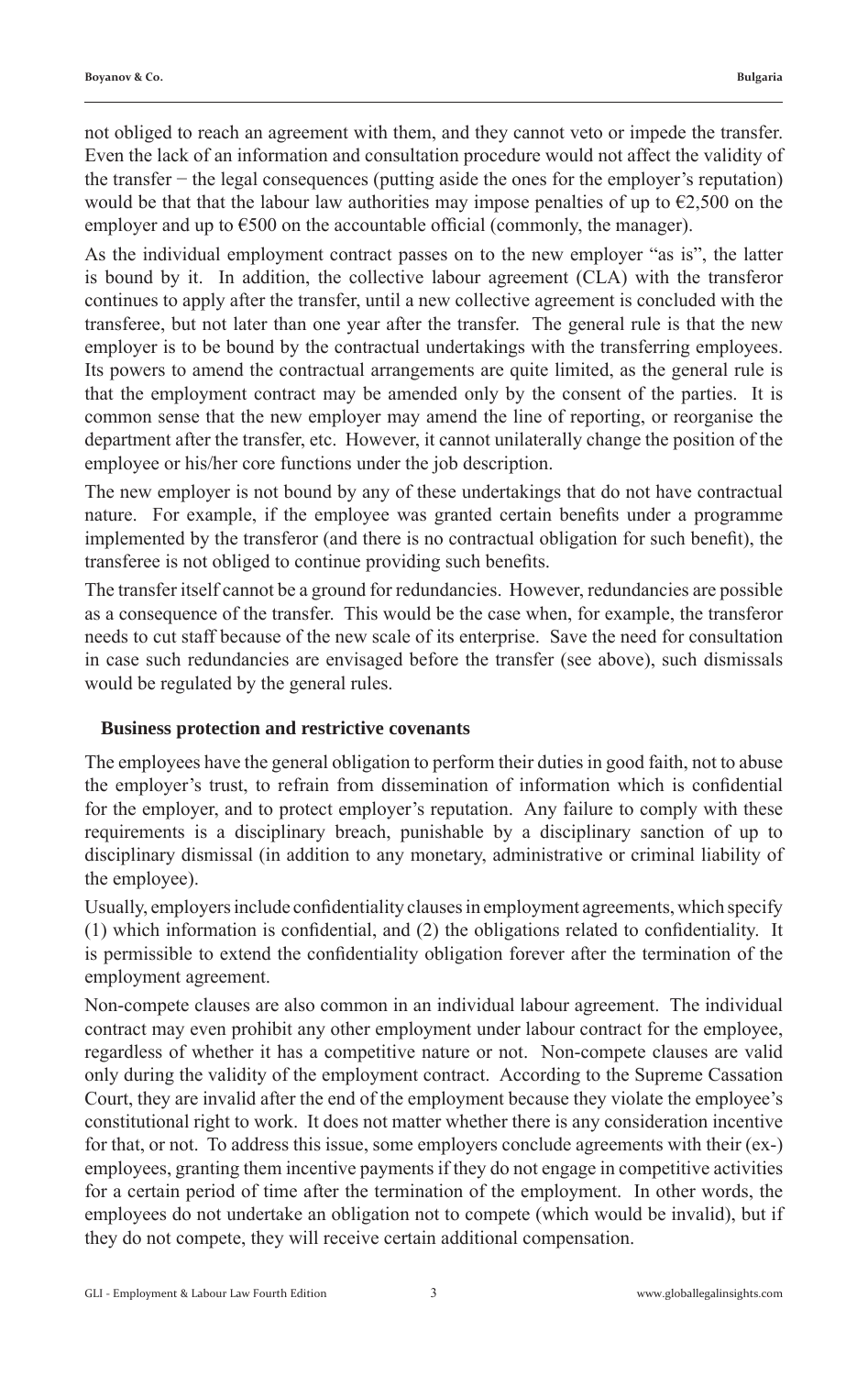Bulgarian law is not familiar with the concept of garden leave. The only hypothesis in which the employer may suspend the employee from work is when the employee is in a state which makes him/her unable to perform his/her duties (e.g., he/she is intoxicated). However, this regulation cannot meet the needs of employers, e.g., in cases where an investigation is pending against the employee, or there are other considerations which make the continuation of the employee at work counterproductive.

If the reason for the garden leave is the required notice period (i.e., if the employer does not want the employee to be at work during the notice period), there is a quite simple resolution: the employer is entitled to terminate the employment contract with immediate effect by paying compensation for the unobserved notice period. However, if there is another reason, there is no easy solution, and the employer must weigh  $(1)$  the benefits of a garden leave for the business, and (2) any possible penalties that may be imposed (up to  $\epsilon$ 7,500 for the company and up to  $\epsilon$ 5,000 to him/her personally). Putting the employee on a garden leave would not trigger problems in most cases, as long as the employer continues to pay the salary.

If any restrictive covenant is incompatible with the law, the court may declare it invalid and refuse to recognise its effect. As regards penalties, the court may decrease their amount, if they are excessive.

## **Protection against discrimination**

Both the Labour Code and the 2003 Protection against the Discrimination Act (the "**PDA**") prohibit discrimination.

The PDA prohibits discrimination based on the following protected grounds: gender, race, nationality, ethnicity, human genome, citizenship, origin, religion or belief, education, convictions, political affiliation, personal or social status, disability, age, sexual orientation, marital status, property status, or on any other grounds established by law or by an international treaty to which the Republic of Bulgaria is a party.

The PDA defines direct and indirect discrimination. Direct discrimination occurs when a person is treated less favourably than other people in a similar situation because of a protected ground. Indirect discrimination occurs if, due to a protected ground, a person is put at a disadvantage compared to other persons by an apparently neutral provision, criterion or practice, unless this is (a) objectively justified in view of a legitimate aim, and (b) the means of achieving that aim are appropriate and necessary. Any harassment based on a protected ground, as well as any instigation to discrimination, are also forms of discrimination.

Specifically in the field of employment, the PDA has a separate section entitled "Protection" in Exercising the Right to Work". It prohibits discrimination on any protected ground in the fields of recruitment, working conditions, pay, performance-evaluation criteria, vocational training, qualification, career, disciplinary measures, and the most common types of unilateral dismissal. There is a rule that employees are entitled to equal pay for equal or equivalent work, and the employer has the obligation to apply identical work evaluation criteria, which must be set out in the collective labour agreement, the internal salary rules, or in the legislative acts. "Equal work" means work performed by different persons who have the same qualities (qualification, skills, etc.), and "equivalent work" means different work which is performed by different persons, but which has equivalent value and usefulness. The concrete factors which will be taken into account in the assessment of the work are its specific features, required education, qualification, as well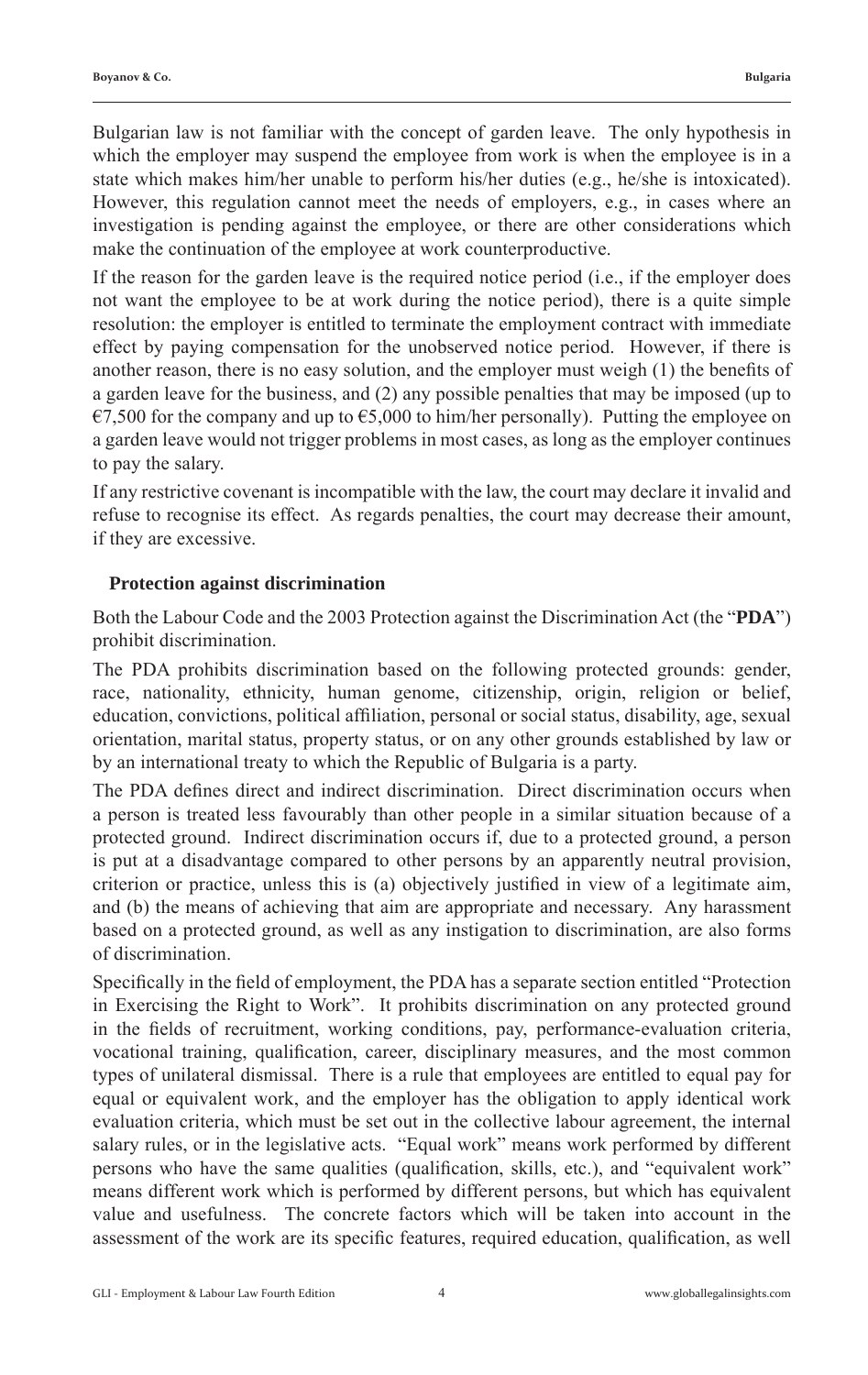as skills, volume and level of performance, results, etc. The requirement for equal pay encompasses all direct and indirect payments, in cash or in kind, regardless of the duration of the employment contract or the length of the working time.

In certain circumstances, different treatment is permissible, e.g. if it is based on genuine occupational requirements. Other examples include special treatment of pregnant women or women in an advanced stage of *in-vitro* treatment, disabled employees, etc. The employer is also obliged to promote employment as well as (all other conditions being equal) vocational development of a gender or an ethnic group which is less represented at the enterprise.

Breaches of anti-discrimination legislation may trigger proceedings before the Commission for Protection against Discrimination or directly before the court. In such proceedings, the burden of proof is shifted. If the employee presents facts on the basis of which a hypothesis for discrimination may be drawn, the employer has the burden of proof to establish that equal-treatment rules were not breached. The penalties for breaches are up to  $\epsilon$ 1,000 in a general case and the awarded compensation for the employee in most cases is up to  $\epsilon$ 2,000.

# **Protection against dismissal**

Labour agreements in Bulgaria can be terminated only on the grounds enumerated exhaustively in the Labour Code, i.e., the employer cannot freely terminate the employment. The grounds for termination can be classified broadly into three main categories:  $(1)$ common grounds for termination; (2) termination by the employee (with and without notice); and (3) termination by the employer (with and without notice).

The employer can carry out dismissals (unilateral termination) in the following cases:

*With notice:*

- 1. upon closure of the enterprise;
- 2. upon closure of part of the enterprise or staff cut;
- 3. upon reduction in the volume of work;
- 4. upon suspension of business for more than 15 working days;
- 5. when the employee lacks qualities for efficient performance of the work;
- 6. when the employee does not possess the required education or professional qualification for the work performed.
- 7. when the employee refuses to follow the enterprise or its division in which he works, when it relocates to another city or location;
- 8. when the position occupied by the employee must be vacated for reinstatement of a wrongfully dismissed employee, who previously occupied the same position;
- 9. when the employee has acquired a right to a pension for social security length of service and age (*there are specifi c rules for professors, associate professors or persons holding a doctoral degree*);
- 10. when the employment relationship started after the employee exercised his right to a pension for social security length of service and age;
- 11. upon change of the requirements for the position, if the employee does not meet them;
- 12. when the performance of the employment contract is objectively impossible; or
- 13. (only for managerial positions) within nine months after conclusion of a management contract (between the company and its manager).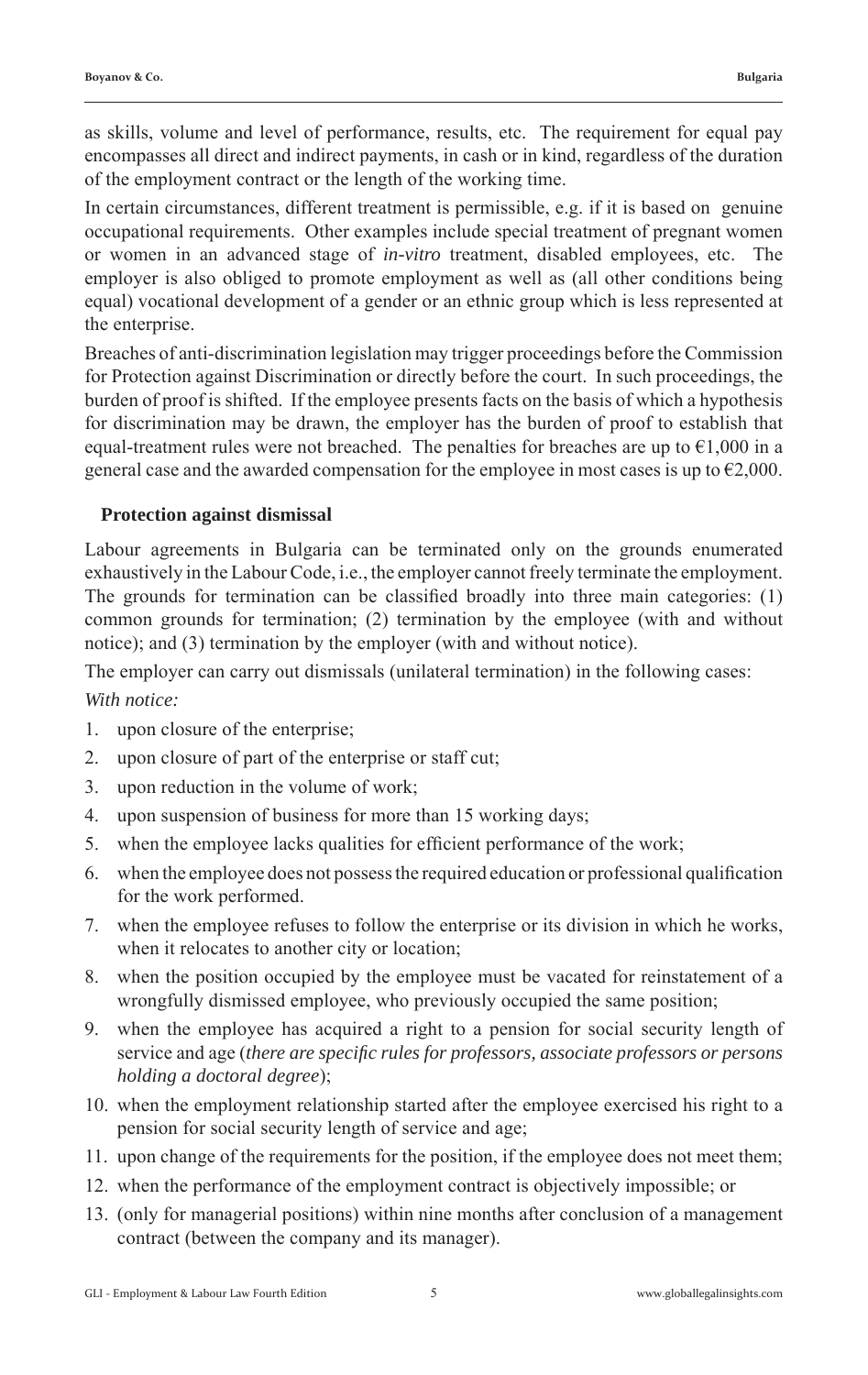#### *Without notice:*

- 14. when the employee is detained for enforcement of a sentence;
- 15. when the employee is deprived, by a sentence or according to an administrative procedure, of the right to exercise the profession, or occupy the position, to which he is appointed;
- 16. when the employee is deprived of his academic degree, if the contract of employment has been concluded in view of this degree;
- 17. when the employee refuses to accept suitable work, if there is a ruling by the medical authorities that he should be reassigned to a lighter work; or
- 18. upon disciplinary dismissal.

(*There are also other grounds which apply to positions in public authorities (e.g. incompatibility, established conflict of interest), or for medical professions (deletions from the registers of the respective professional organisation*)).

The procedure that must be followed for dismissal differs in each case. For example, in case of staff cuts, the employer must: (1) adopt a decision for staff cut; (2) collect information about whether the employee enjoys special protection against dismissal; and (3) serve the dismissal documents (if there is no special protection). The amount of compensation due varies depending on the type of dismissal, but in the most common cases the compensation is capped to two monthly salaries plus compensation for unused paid leave.

The employee may file a claim for wrongful dismissal within two months after the dismissal. It may request from the court: (1) to establish that the dismissal was unlawful and to repeal it; (2) to reinstate the employee to the position occupied; and (3) to be awarded compensation for the time of unemployment that is equal to the employee's salary and is due only for the first six months after the dismissal (i.e., capped to six monthly salaries, if the employee remains unemployed). The speed of the employment litigation may vary significantly depending on the court, but usually the case has to be finally resolved within a period of one to three years.

The following categories of employees enjoy protection against dismissal on the most common grounds (points 2, 3, 5, 11, and 18 above):

- mothers of children below three years of age;
- employees assigned to a lighter position due to health-related reasons;
- employees suffering from certain diseases (ischemia of the heart, active form of tuberculosis, an oncology disease, an occupational disease, mental illness, diabetes);
- employees using permitted leave; or
- any employees' representatives (under Art. 7, Para 2 and 7a of the Labour Code, representatives in the Special Negotiation Body, the European Works Council, representatives on health and safety at work).

In the above cases, the employer must obtain a prior permission from the Labour Inspectorate for the dismissal, and sometimes an opinion from the medical authorities is required. The procedure can last from seven days up to several months.

Other categories of employees also enjoy protection against dismissal: members of trade union leaderships; pregnant women and women in an advanced stage of *in-vitro* treatment; employees in the process of using leave for pregnancy, birth and adoption; and trade union members (if provided for in the CLA). The type of protection and the employer's options in respect of these employees vary significantly, so each case must be considered separately.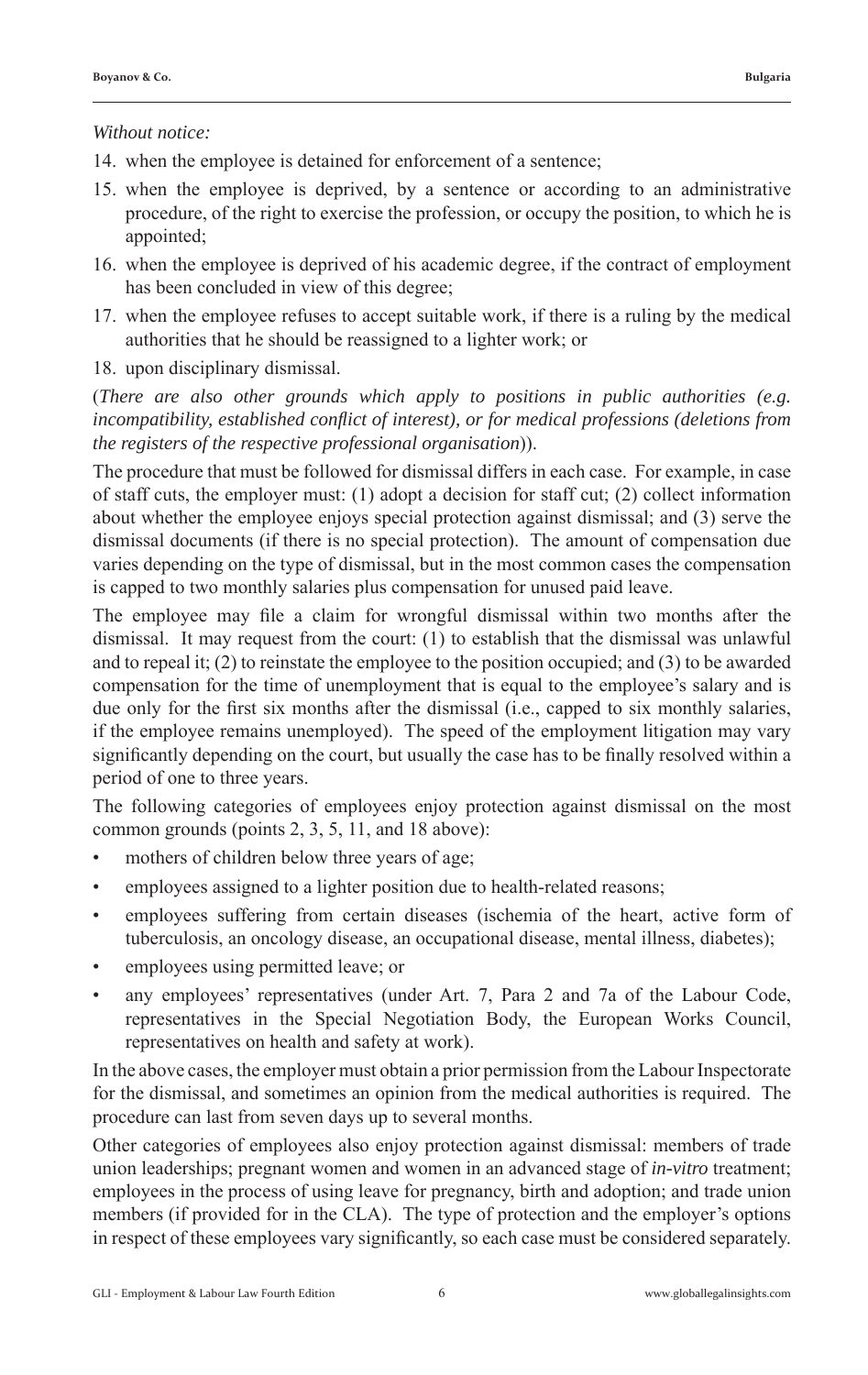It must be always remembered that the employer must ask the employee who is identified for dismissal to declare the existence or lack of such protection before serving on him/her the notice/dismissal documents (if protection rules cover this type of dismissal). Otherwise, dismissal of a protected employee is *per se* unlawful.

# **Statutory employment protection rights (such as notice entitlements, whistleblowing, holiday, parental and maternity leave, etc.)**

Notice entitlement applies only to certain types of dismissals (see point 5 above). The notice period varies depending on the duration of the employment contract. The statutory notice period for contracts of indefinite duration is 30 days, but it can be extended to up to three months in the individual labour agreement. In addition, the collective labour agreement can also provide for an extended notice period for the most common types of dismissal. For fixed-term contracts, the notice period is three months, but not more than the remaining term of the contract (its duration cannot be amended by the parties). The employer may decide not to observe the notice period, but to pay the employee compensation for the unobserved notice period, calculated on the basis of the employee's salary from the last calendar month before the month of dismissal.

Working time in Bulgaria is eight hours per day (seven hours for night work), and five days per week. The daily rest is at least 12 hours, and the weekly rest is at least 48 hours. Overtime is generally prohibited, except in several limited hypotheses (e.g., for completion of started work). However, the employer has tools for flexible working time, some of which are:

- Increasing the length of working time on some days and decreasing it on other days.
- Implementation of an open-ended working day, meaning that certain employees could occasionally work after the end of the working time and this would not qualify as overtime. Such employees are entitled to at least five days' additional annual paid leave.
- Implementation of an aggregate calculation of working time, meaning that working time is calculated in aggregate for certain periods (up to 6 months), and the average working time for these periods must meet the statutory requirement. In this case, the employer may extend the working time to up to 12 hours daily and 56 hours weekly.

The basic annual paid leave in Bulgaria is 20 working days, but there are some categories of employees who are entitled to additional paid leave (working in hard or hazardous working conditions; working under open-ended working days; trade union leaders, etc.) There are detailed rules for the calculation of compensation for annual paid leave, but generally it is calculated on the basis of the salary received for the last calendar month before the month of the leave in which the employee has worked at least 10 days. The basis for the calculation does not include bonuses, overtime or night work payments, or any other payment which does not have a permanent character.

For sick leave holidays, the employer pays the employee 70% of his/her salary for the first three days, and afterwards the employee receives compensation from the state in the amount of 80% or 90% of his/her salary depending on whether the sick leave is due to a general or an occupational incident/disease.

The Labour Code also provides for family-friendly leave, and the most important ones are:

- paid leave of 410 days for pregnancy and childbirth;
- parental leave of 15 days for birth;
- paid leave for raising a child until two years of age, if the child does not attend kindergarten;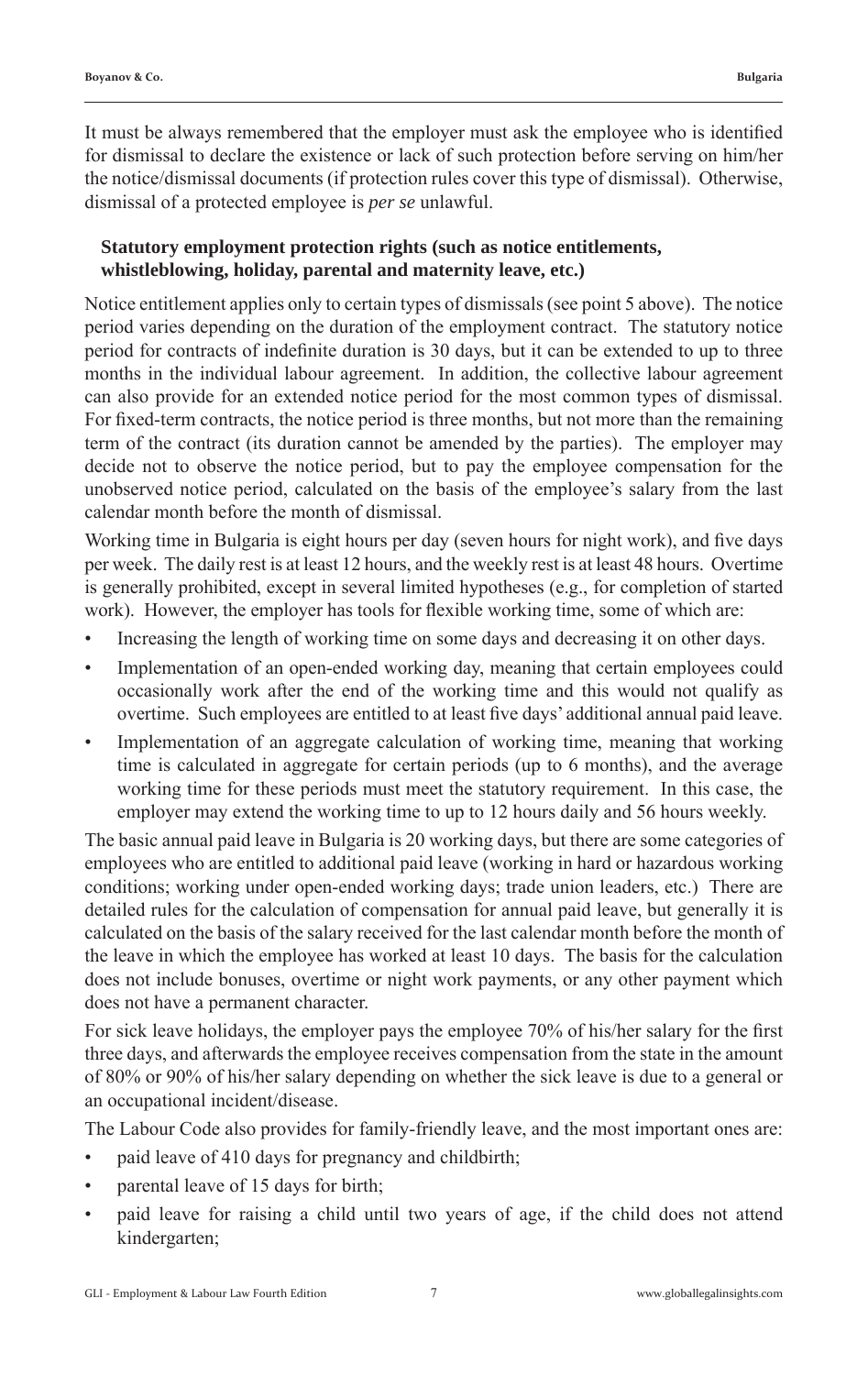- unpaid leave of six months for both the mother and father for raising a child between two and eight years of age; and
- paid leave of one year for adoption of a child who is over two years of age (but such leave cannot be used after the child becomes five).

## **Worker consultation, trade union and industrial action**

Employers must carry out consultations with: (1) the different categories of employees' representatives; and (2) trade unions in the cases envisaged by the Labour Code. The most important types of consultations are related to:

- automatic transfer of employees (see point 2 above); and
- collective redundancies.

Employers must start consultations with the trade unions and the employees' representatives under Art. 7, Para 2 of the Labour Code in due time, but not later than 45 days before the redundancies. The consultations aim at avoiding or limiting the collective redundancies or their consequences.

If the employer: (1) envisages any measures threatening the employment; (2) uses or contemplates using staffing agencies for lease of personnel; or (3) contemplates significant changes in the organisation of work, the consultations are held with a special category of employees' representatives – under Art. 7a of the Labour Code, but this is applicable only in companies with more than 50 employees.

There are also other cases which require consultation with the trade unions and the employees' representatives under Art. 7, Para 2 of the Labour Code: for increase of the length of the working day; for implementation of reduced working time or for an openended working day; or for the adoption of the Internal Labour Order/Discipline Rules.

It is evident that the role of the trade unions is important. Their recognition at national level is done by the Council of Ministers and must be renewed every four years. A National Union must cover certain criteria, the most important of which is to have at least 75,000 members. Currently, there are two trade unions which are recognised at national level: The Confederation of the Independent Trade Unions in Bulgaria, and Labour Confederation Podkrepa. Formation of trade unions at company level is done freely according to the statute of the respective trade unions (usually three employees will suffice to form a trade union section).

Trade unions represent employees on matters of labour and social-security relations and cost of living through collective bargaining, participation in tripartite co-operation, organisation of strikes and other actions within the law.

Collective bargaining is one of the most significant activities of the trade unions. Collective Labour Agreements regulate labour and social security matters that are not regulated by the imperative provisions of the law. There are four levels for conclusion of a CLA: enterprise; branch (of an economic activity); an entire industry; and municipality.

CLAs at branch or industry level are concluded between the trade unions and the respective employers' representative organisations from the branch/industry. If all trade unions and employers' organisations sign the CLA, the Minister of Labour and Social Policy can, upon their request, expand the application of the CLA, or some of its provisions, over the entire branch/industry.

At company level, CLAs are concluded between the employer and the trade union(s). The usual duration of the CLA is one year, unless the parties agree otherwise, but it cannot have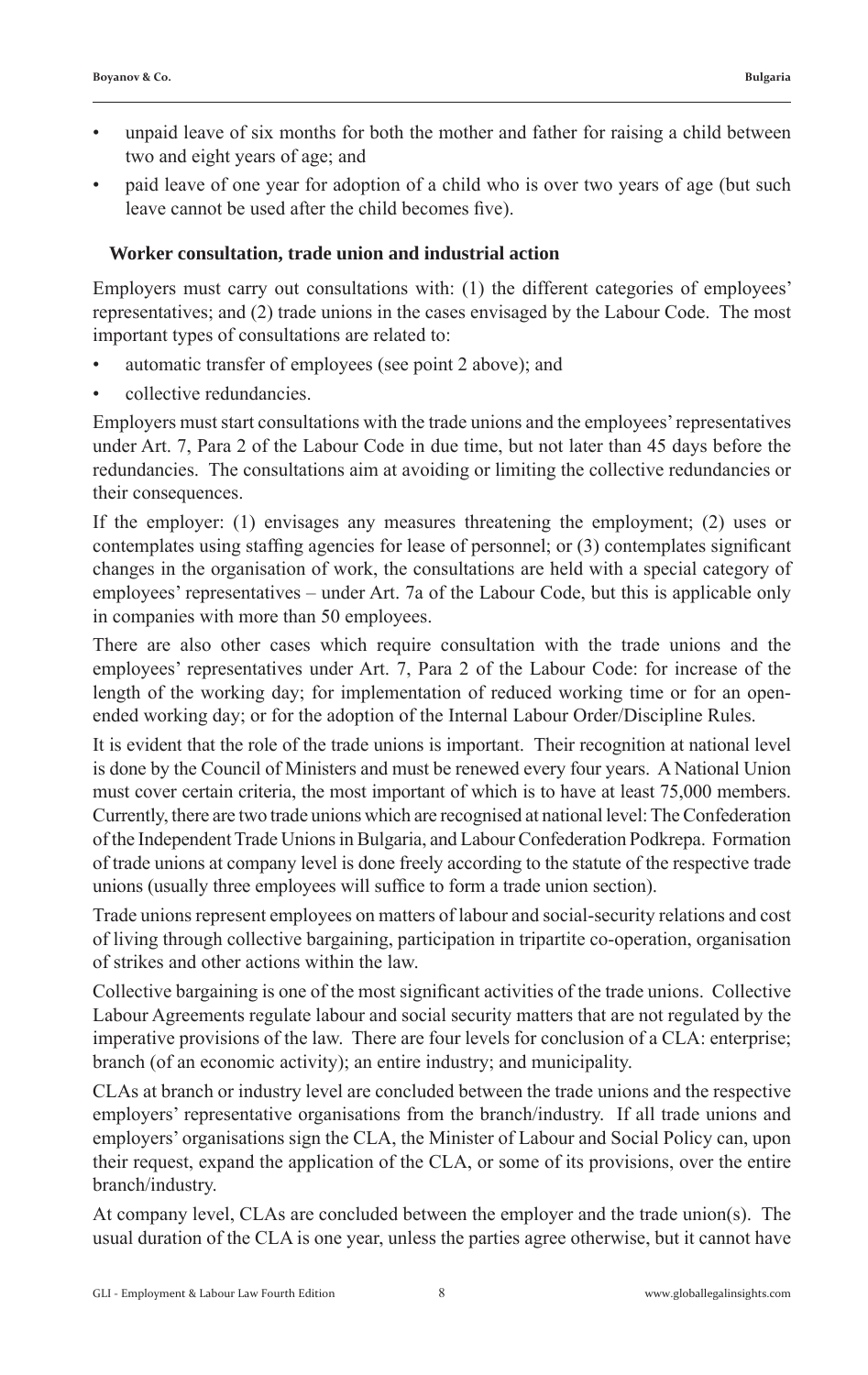duration of more than two years. The parties may amend the CLA at any time, and they must start negotiations for a new CLA not later than three months before the expiry of the existing one. The CLA applies to all trade union members, but other employees may also join the CLA and benefit from it according to rules specified in the CLA (usually against payment of a joining fee).

The Labour Code provides protection for trade union leaders and members. In addition to the general protection from discrimination on the grounds of trade union membership, there are specific provisions for protection against dismissal, for obliging employers to provide conditions for their work, etc.

Trade unions are the main players when it comes to industrial action. According to the Settlement of Collective Labour Disputes Act, collective labour disputes are resolved through negotiations, at the start of which the employees must provide to the employer written information on their request and their representatives. If such negotiations fail, each party may request mediation or voluntary arbitration by the National Institute for Reconciliation and Arbitration, or appointment of arbitrator(s). If there is an arbitration decision, it is compulsory for the parties. However, if the parties fail to reach an agreement (with or without mediation), or the employer does not perform committed undertakings, a general meeting of employees may adopt a decision for a strike with a simple majority of all employees. There are cases in which a strike is not allowed, e.g., when negotiations have not taken place or if there is a settlement or arbitration decision on the issue, or for resolution of individual labour disputes, etc. Once a decision for a strike is adopted, the employees have to inform the employer about the strike at least seven days in advance. They must be at their working places during the strike, and they do not receive remuneration for this time. In addition, they may not hinder the work of the other employees who are not on strike. The striking employees do not have disciplinary or monetary liability against the employer, if the strike is legitimate. The law prohibits lockouts, but the employer may at any time file a lawsuit for the illegality of the strike before the respective District Court at its seat.

#### **Employee privacy**

The Bulgarian Constitution establishes the principle of protection of a personal life, as well as of personal correspondence and all other communications. The Criminal Code, the Personal Data Protection Act ("PDPA"), and other pieces of legislation contain specific rules regarding privacy and the limits to interference into someone's personal life.

It is common sense that employees cannot have the same degree of privacy at the workplace as at home. The PDPA provides rules which help employers establish what is permitted and what is not. First, employers must observe the core principles that personal data is processed legitimately and in good faith, for specific and legitimate purposes; the data must be relevant and proportionate to such purposes; it must be correct; and it is to be deleted if its processing is not necessary anymore. Second, as the PDPA specifies exhaustively the hypotheses which allow for processing of personal data, employers must ensure that the processing of each type of personal data qualifies under at least one of them.

The legality of monitoring at the workplace must be assessed on a case-by-case basis. For example, CCTV monitoring may be justified based on the legitimate interests of the employer, or on a legislative requirement (e.g., in banks, casinos), when it is necessary to protect the life and health of people (e.g., in hospitals), or if it is based on the explicit consent of the employee − provided, however, that such processing meets the principles of legitimacy, proportionality, and relevance.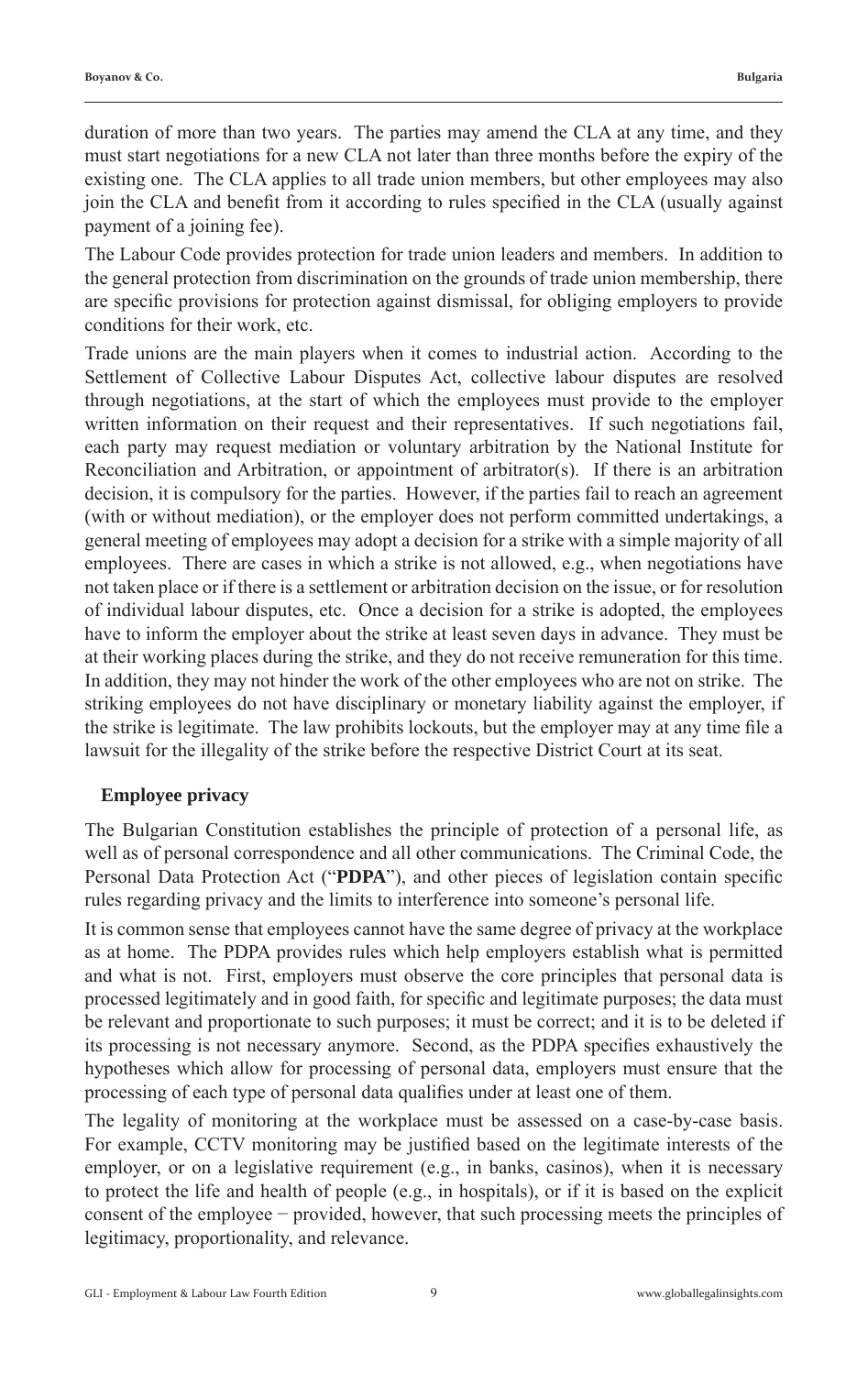Regarding monitoring of email/internet use, employers should bear in mind the constitutional right to confidentiality of correspondence, and that breach thereof is a crime under the Criminal Code. Some employers address this issue by prohibiting the use of the company's IT structure for personal purposes, in which case they could monitor email/internet use, because business correspondence does not fall under the protection of private correspondence. Others allow limited use of the IT structure for personal purposes, but require the employee's consent to process such data. However, the latter approach is somewhat questionable.

The scope of permissible background checks is also disputable, considering that the law enumerates the specific documents to be produced for the conclusion of the labour contract, and forbids the employer from requesting other documents. Also to be considered are the anti-discrimination rules which forbid the employer from collecting information related to any of the discrimination-protected grounds, as well as the PDPA rules requiring proportionality and relevance for such checks. Generally, it should be accepted that the employer may request the employment history of the employee, and documents evidencing education and qualification. However, calling ex-employers without the employee's consent, asking for credit history or for marital status would normally hardly meet the criteria for legitimate processing.

Testing (e.g. for alcohol or drugs, etc.) in the workplace can be done only with the employee's consent. However, any employee's refusal of such testing should not trigger negative consequences for him.

#### **Other recent developments in the field of employment and labour law**

The latest substantial amendments in the Labour Code were from July 2015, and the most important of them include:

• *Introduction of a new type of employment contract – for short-term, seasonal work in agriculture*

 The aim of this type of agreement is to pull short-term agricultural employment out of the black economy. The duration of such agreement is one working day and is applicable only for unqualified work in the agricultural sector. An employee cannot work for more than 90 days per calendar year under such type of agreement.

*• New rules for the use of annual paid leave*

 The regime for its use was liberalised, the most important amendment being the deletion of the rule that leave is to be used according to a schedule approved by the employer until 31 December of the previous year. This approach provides for more flexibility.

*• New grounds for termination of employment agreements* Both the employee and the employer may terminate the agreement if the employee has acquired the right to a pension for social security length of service and age.

\* \* \*

#### **Endnote**

1. These are representatives elected by the general meeting of employees to represent their interests on labour law and social security matters with a mandate of one to three years.